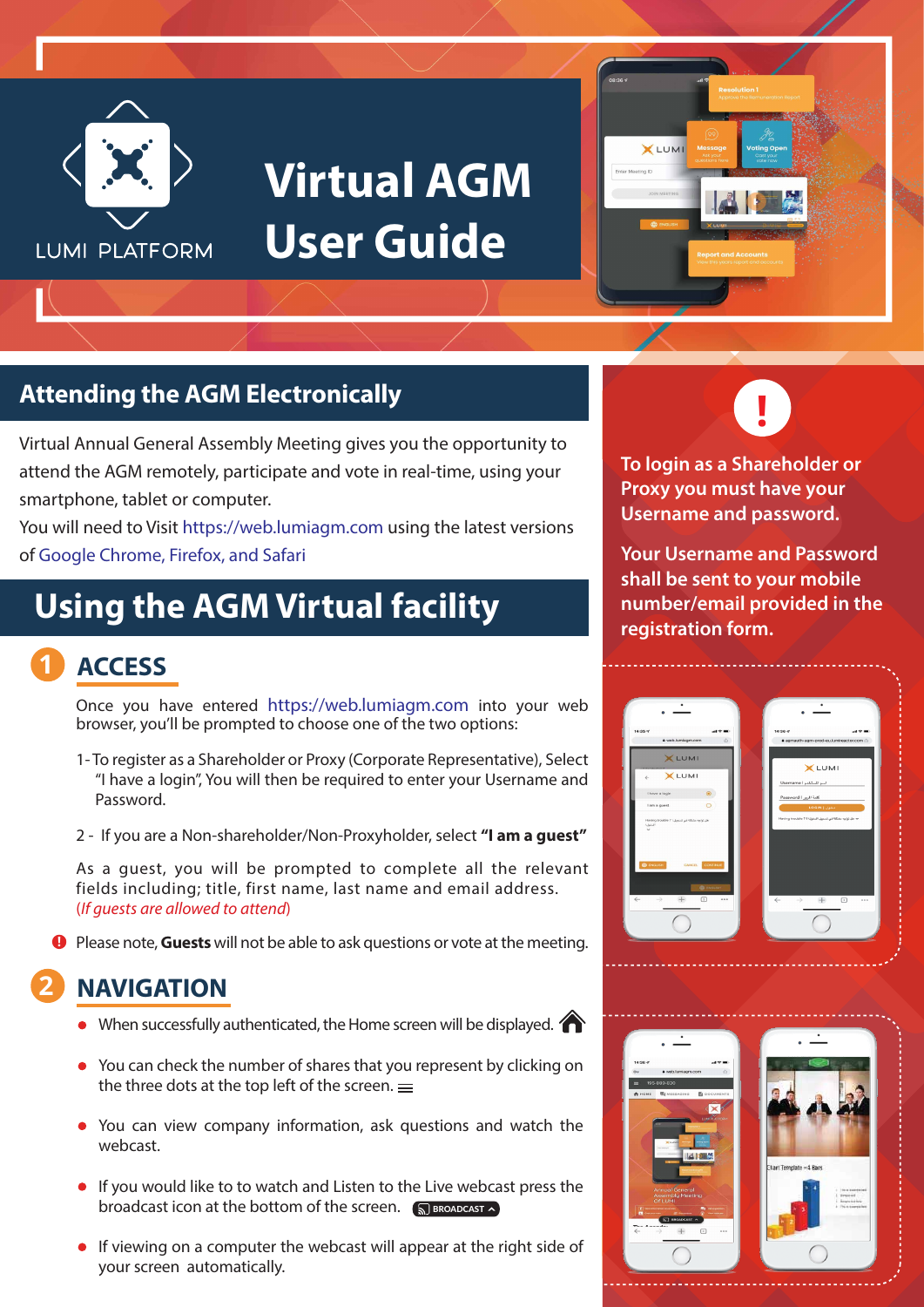

## **Virtual AGM User Guide**



#### **3 PRE - VOTING**

- If you don't want to attend the Live meeting you can use the **Pre-Voting**.
- The platform allows you to cast your votes electronically and to send questions to the board in advance of General Assembly Meeting.
- Within the Home screen, click on the **Pre-Voting icon**
- The poll for all agenda items/Resolutions being put to the meeting will be displayed to your screen.
- You can scroll up and down the list and touch the direction you wish to vote.
- Cast your votes based on your preferences (Agree, Disagree, Abstain).
- To confirm and submit your votes, please press the "Submit" button,a "Vote Received" message will then appear to confirm receipt of their vote.
- Pre-Votes are instantly received in the dashboard platform as soon as a vote is cast.
- You can change your mind as many times as you wish whilst the Pre-Voting period is open.
- **•** Pre-Voting icon will disappear once the meeting starts.
- The results of the pre-voting will be merged and added to the results of live voting on the day of the General Assembly Meeting.
- You can also split your votes among more than one choice by activating the **Split Voting** button. *(If this feature is activated)*

### **4 LIVE - VOTING**

- If you choose to attend the online meeting you will be able to view a live webcast of the meeting, ask the board questions and submit your votes in real time.
- When a poll is open, the agenda item will be displayed (pushed) to your screen along with the voting options.
- To vote, simply select your voting direction from the options shown on screen. When selected, your choice will be highlighted, and your vote is captured in real time A confirmation message will appear to show your vote has been received. **VOTE RECEIVED**
- To change your vote, simply select another option. If you wish to cancel your vote, please press **Cancel**.
- At the close of a poll, the result will appear on the screen.
- You will still be able to send messages and view the webcast whilst the poll is open

|                                                                               | ۰                                                                        |
|-------------------------------------------------------------------------------|--------------------------------------------------------------------------|
|                                                                               |                                                                          |
| 14:37 4<br>$\mathbf{a}$ is a set of                                           | $14:37-2$<br>$\mathbf{a}$ in the figure                                  |
| $\circ$<br>$\circ$<br>a web Jumiagn.com                                       | $\circ$<br>· web.lumiagm.com<br>$\circ$<br>۰                             |
| 195-889-830<br>Ξ<br><b>B</b> vorms<br><b>取 MESSAGING</b><br>数につ<br>$\epsilon$ | 195 889 830<br><b>B</b> vorms<br><b>職IMESSASING</b><br>数につ<br>$\epsilon$ |
| <b>EB</b> Voting                                                              | <b>B</b> Voting                                                          |
|                                                                               |                                                                          |
| <b>Old Sylt Volky</b><br>اللوافقة على تعيين مقرر الاجتماع وجامع               | <b>CONTRACTOR</b><br>اللوافقة على تحيين مقرر الاجتماع وجامع              |
| الأصوات.<br>To approve the appointment of                                     | الأصوات.<br>To approve the appointment of                                |
| Rapporteur of the Meeting and                                                 | Rapporteur of the Meeting and                                            |
| Collector of the Votes.<br>Select a ch                                        | Collector of the Votes.<br>Split 1/200 votes across at least 1-cheice22  |
| Agree   Jay<br>$\circledast$                                                  | موافق Agree I                                                            |
| غیر موافق Disagree I<br>$\circ$                                               | Enter spit.<br>ADD REMAINING                                             |
| <b>Ling I restrict</b><br>$\circ$<br>EROADCAST<br><b>ET</b>                   | .<br>فير موافق ( Disagree<br>Enter split.<br><b>ET ENDADCAST A</b>       |
| æ<br>$\leftarrow$<br>$\rightarrow$<br>$\odot$<br>                             | $\leftarrow$<br>$+$<br>⊕<br>$\cdots$<br>->                               |
|                                                                               |                                                                          |
|                                                                               |                                                                          |
|                                                                               |                                                                          |
|                                                                               |                                                                          |
|                                                                               |                                                                          |
| 14/37.4<br>$-1$                                                               |                                                                          |
| $\circ$<br>· web.lumiagm.com<br>$\sim$                                        |                                                                          |
| 195 889 830                                                                   |                                                                          |
| <b>職</b> MESSAGING<br><b>B</b> voring<br>指につ<br>ć                             |                                                                          |
|                                                                               |                                                                          |
|                                                                               |                                                                          |
| <b>Voting completed</b>                                                       |                                                                          |
| 2/2                                                                           |                                                                          |
| $($ EDIT RESPONSES                                                            |                                                                          |
|                                                                               |                                                                          |
|                                                                               |                                                                          |
|                                                                               |                                                                          |
| <b>ST</b> ENGAGEAST A                                                         |                                                                          |
| Œ.<br>$\leftarrow$<br>⊙<br>$\cdots$<br>$\longrightarrow$                      |                                                                          |
|                                                                               |                                                                          |

| $14:39$ $4$                               | $\mathbf{a}$ and $\mathbf{a}$          | $14:39-7$                                 | $\mathbf{A} \oplus \mathbf{B}$ |  |
|-------------------------------------------|----------------------------------------|-------------------------------------------|--------------------------------|--|
| $O_T$                                     | a web.lumiagm.com<br>$\odot$           | a web.lumlagm.com<br>$O_T$                | O.                             |  |
| 195-889-830<br>۰                          |                                        | 195-889-830<br>۰                          |                                |  |
| ■ MESSAGING ■ VOTING<br>$\epsilon$        | 图→                                     | 題 MESSAGING 图 VOTING<br>×.                | 西 · >                          |  |
| <b>B</b> Poll Open                        |                                        | <b>B</b> Poll Open                        |                                |  |
|                                           | اللوافقة على تعيين مقرر الاجتماع وجامع | اللوافقة علىى تعيين مقرر الاجتماع وجامع   |                                |  |
| الأصوات.<br>To approve the appointment of |                                        | الأصوات.<br>To approve the appointment of |                                |  |
| Rapporteur of the Meeting and             |                                        | Rapporteur of the Meeting and             |                                |  |
| Collector of the Votes.                   |                                        | Collector of the Votes.                   |                                |  |
| Select a rivaire to send                  |                                        | .<br>Vote received ، عوائل Agree I        |                                |  |
| Agree I Julya                             | $\circ$                                | .<br>موافق ( Agree                        | ۰                              |  |
| غير موافق Disagree                        | $\circ$                                | غير مرافق ( Disagnee                      | $\circ$                        |  |
| Abstain Latin                             | $\circ$                                | Abstain Lyde                              | $\circ$                        |  |
|                                           |                                        |                                           |                                |  |
| cases.)                                   |                                        | CANON.                                    |                                |  |
| $\sqrt{2}$ <b>BEQADEAST</b> $\sim$        |                                        | <b>ET MONDCAST A</b>                      |                                |  |
| ←                                         | $+$<br>⊙<br>                           | $^{+}$<br>$\leftarrow$                    | ⊙<br>$\cdots$                  |  |
|                                           |                                        |                                           |                                |  |
|                                           |                                        |                                           |                                |  |
|                                           |                                        |                                           |                                |  |
|                                           |                                        |                                           |                                |  |
|                                           |                                        |                                           |                                |  |
|                                           |                                        |                                           |                                |  |
|                                           |                                        |                                           |                                |  |
|                                           |                                        |                                           |                                |  |
| 14:39 of                                  | $-4.9$ mm $-$                          |                                           |                                |  |
| $\Phi_T$                                  | a web.lumlagm.com<br>$\mathcal{O}$     |                                           |                                |  |
|                                           |                                        |                                           |                                |  |
| 195-889-830<br>٠<br>$\epsilon$            |                                        |                                           |                                |  |
| <b>Massessens</b>                         | <b>ES</b> votees<br>图(1)               |                                           |                                |  |
| <b>B</b> Results                          |                                        |                                           |                                |  |
|                                           | الموافقة على تعيين مقرر الاجتماع وجامع |                                           |                                |  |
| الأصوات.<br>To approve the appointment of |                                        |                                           |                                |  |
| Rapporteur of the Meeting and             |                                        |                                           |                                |  |
| Collector of the Votes.                   |                                        |                                           |                                |  |
| Agree I Julys                             |                                        |                                           |                                |  |
| غیر مرافق Disagnee I<br>Ch                |                                        |                                           |                                |  |
| Abstrain I gas?                           |                                        |                                           |                                |  |
|                                           |                                        |                                           |                                |  |
|                                           |                                        |                                           |                                |  |
|                                           |                                        |                                           |                                |  |
|                                           | $\Box$ anowecast $\land$               |                                           |                                |  |
| $\leftarrow$<br>$\longrightarrow$         | $+$<br>$\odot$<br>                     |                                           |                                |  |
|                                           |                                        |                                           |                                |  |